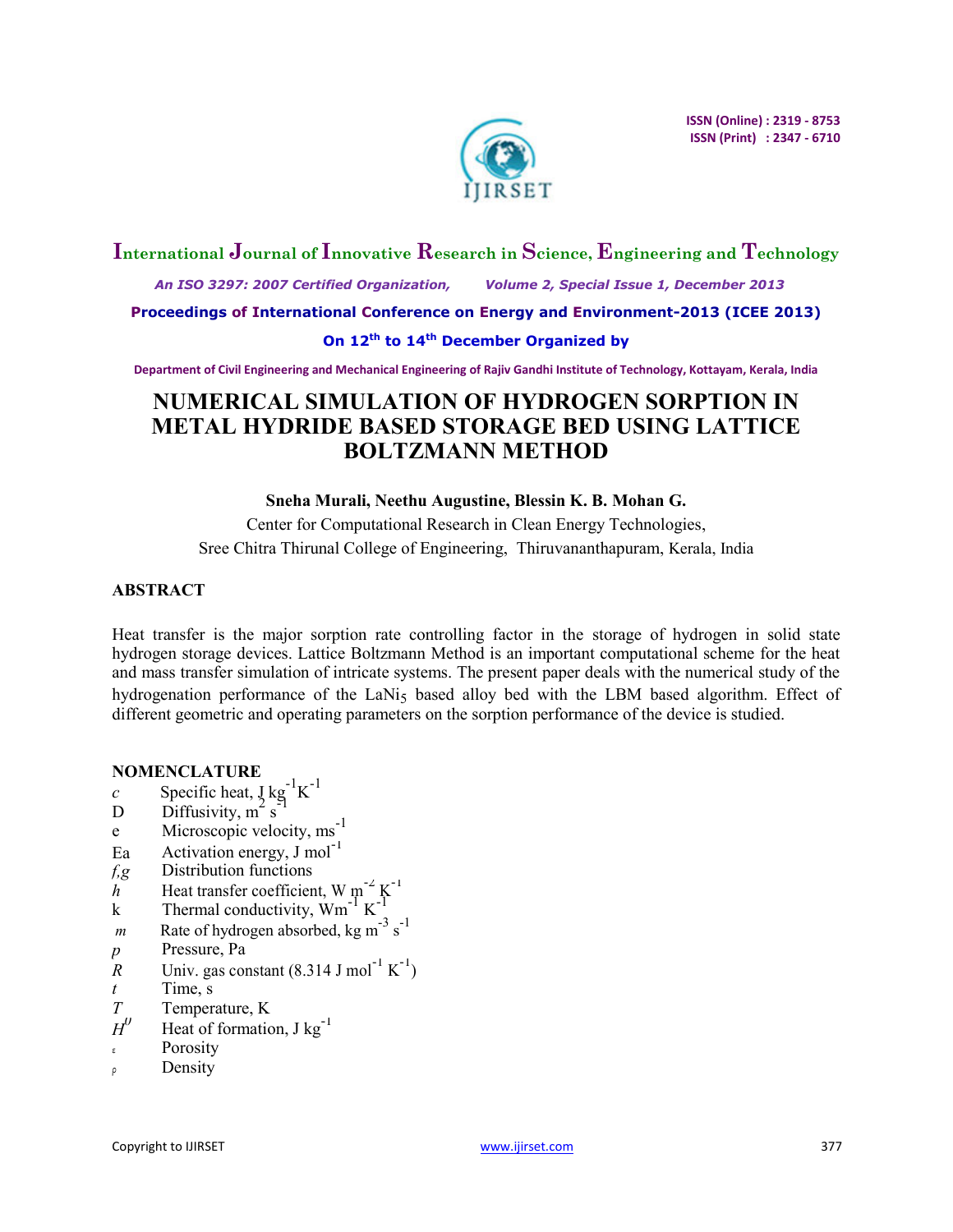### **Subscripts**

- e Effective
- *eq* Equilibrium
- *f* Heat transfer fluid
- i Direction index
- s Solid
- *sat* Saturated
- *w* Weighing factor
- 0 Initial value

# **1.INTRODUCTION**

Metal hydrides are formed on exposure of certain metals or alloys to hydrogen at ordinary temperatures and pressures. Metal hydrides as hydrogen storage media offer various beneficial features such as high volumetric storage capacity, fast reaction kinetics, large number of charge-discharge cycles and safety. Most hydrogen storage materials absorb hydrogen releasing considerable amount of heat to the cooling media, and it is the most important rate limiting step in the storage of hydrogen.

Experimental study of heat and mass transfer in hydrogen storage devices is not always feasible due to several factors which include the availability and cost of materials, reactor geometry, heat transfer augmentation techniques employed, reliable data acquisition methods and other inherent problems associated with experimentation. Numerical simulation of the storage devices hence gains importance. Most heat and mass transfer studies in hydride beds deal with 1D, 2D or 3D formulation of conservation equations in cylindrical coordinates. Several early investigations reported in literature deal with the radial variation of concentration and temperature. Lucas and Richards [1] used 1D general conduction equation with no internal heat generation for the representation of hydride beds. Majority of the work reported on the numerical study of heat and mass transfer in hydride bed deals with 2D conservation equations in differential form. These models fall into two different categories based on the generality. In the simplified form, mass and energy equations are applied for the bed as a homogenized medium. Effect of convection is neglected [2]. In the more generalized version of equation, separate mass and energy equations are developed for the above two phases [3,4]. Thermo-physical properties are kept constant in most cases. However more accurate models consider the thermo-physical properties as appropriate functions of hydrogen pressure, concentration, temperature and porosity.

Solution strategies adopted for the modeling of metal hydride reaction beds may be broadly classified into exact and approximate methods. Different numerical schemes adopted for solution include finite difference, finite volume and finite element methods. All these approaches are based on continuum level governing equations. However during the last decade, different microscale and mesoscale methods were used extensively for the better representation of engineering systems. Lattice Boltzmann Method (LBM) is a powerful mesoscale technique for the computational modeling of a wide variety of heat transfer and fluid flow problems in intricate systems. It offers simple, stable and parallelizable algorithm with the capability to handle complicated geometries. However it is not widely reported to simulate the heat and mass transfer in hydride beds.

Askri et al. [5] studied the heat and mass transfer performance of hydrogen storage device with LBM based algorithm. However effect of bed thickness on the sorption performance is not duly addressed. The present paper deals with the study of the hydriding performance of the LaNi<sub>5</sub> based alloy bed with the proposed LBM based algorithm. Effect of different geometric and operating parameters on the sorption performance of the device is studied.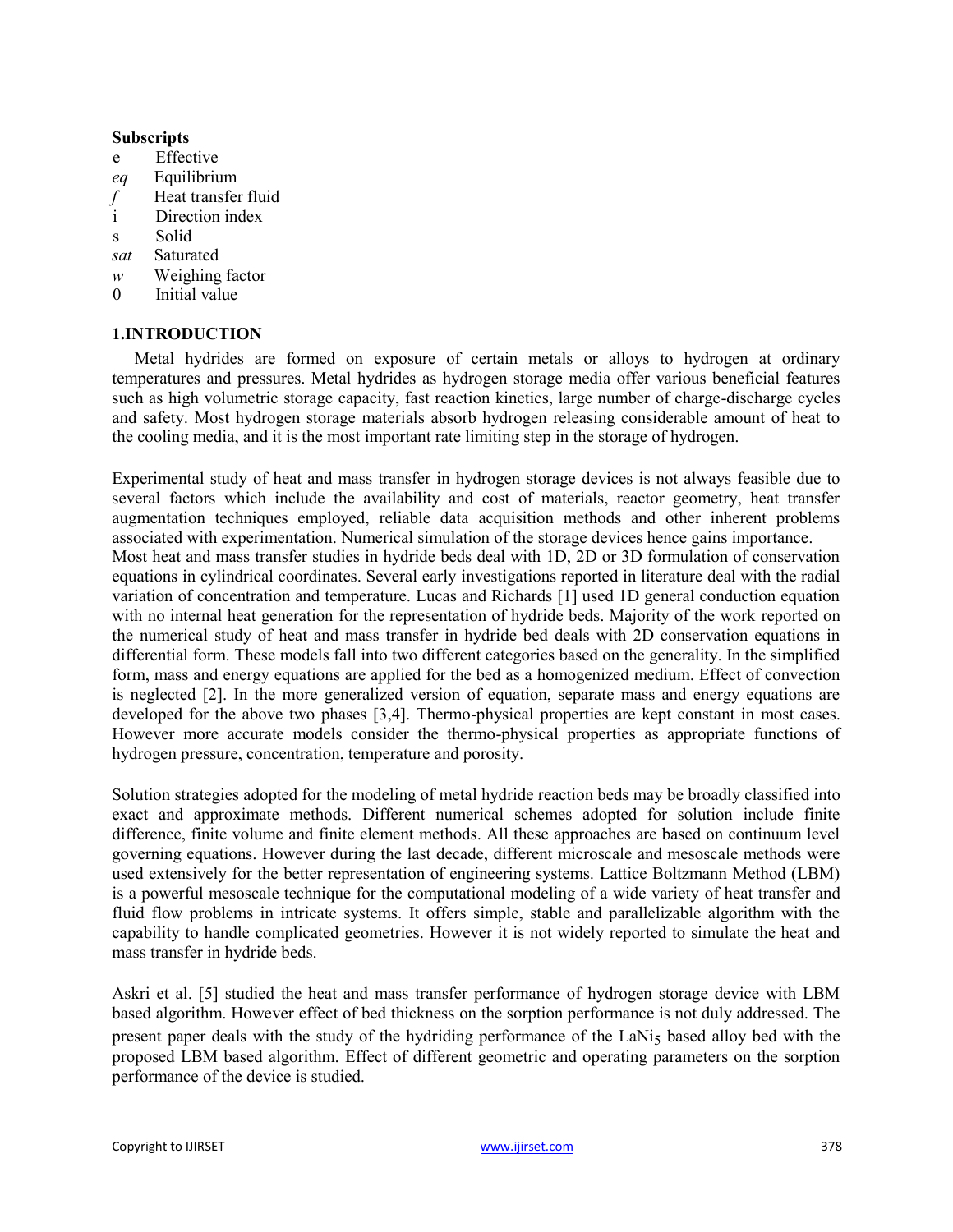### **2.THE PHYSICAL MODEL**

Figure 1 shows the schematic of the metal hydride storage bed considered in the present study. It is a rectangular alloy bed having four boundary walls. Hydrogen storage material is evenly packed within this storage bed. Hydrogen enters the bed through appropriate filtering and distribution mechanism provided at the top and bottom of the bed. The side walls are duly cooled/ heated with heat exchanger (HX).



FIGURE 1. SCHEMATIC DIAGRAM OF METAL HYDRIDE BED

Initially, as hydrogen enters the bed, the reaction commences and the temperature of the bed increases due to exothermic heat generation. This heat is transported out of the bed by the heat exchanger and the temperature falls. As the temperature in the vicinity of the heat exchanger is low, the reaction rate will be faster at this location. Therefore, the boundary close to the heat exchanger gets saturated faster. As reaction proceeds, the saturated region progress gradually to the unsaturated region until the bed is fully saturated.

Reiterating the fact that absorption process will be faster in the close vicinity of heat exchanger and it will be saturated earlier than the rest, we can visualize a smooth interface, known as a reaction front which demarcates the fully hydrided portion from the unhydrided/ unsaturated regions. As time proceeds, these reaction fronts move outwards from the periphery of HX to the unsaturated areas of the alloy.

# **3.PROBLEM FORMULATION**

Exact mathematical formulation of heat and mass transfer in metal hydride beds is complicated due to the random nature of bulk material. Hence it is generally assumed that the packed bed is a homogeneous and isotropic porous medium where permeability, effective thermal conductivity and mass diffusivity of the bed are independent of position and direction. The convective heat transfer and inter-particle radiation are negligibly small compared with the conduction heat transfer in the hydride bed. Thermo-physical properties such as density, viscosity, thermal conductivity and specific heat are nearly constant at the pressure, temperature and hydrogen concentration prevailing inside the bed. The equilibrium pressure is determined using van't Hoff's law. Velocity of hydrogen inside the hydride bed is very small as the particle diameter is small compared with the characteristic length.

The governing equations on continuum scale and its equivalent mesoscale formulation using LBM are given in the following sections.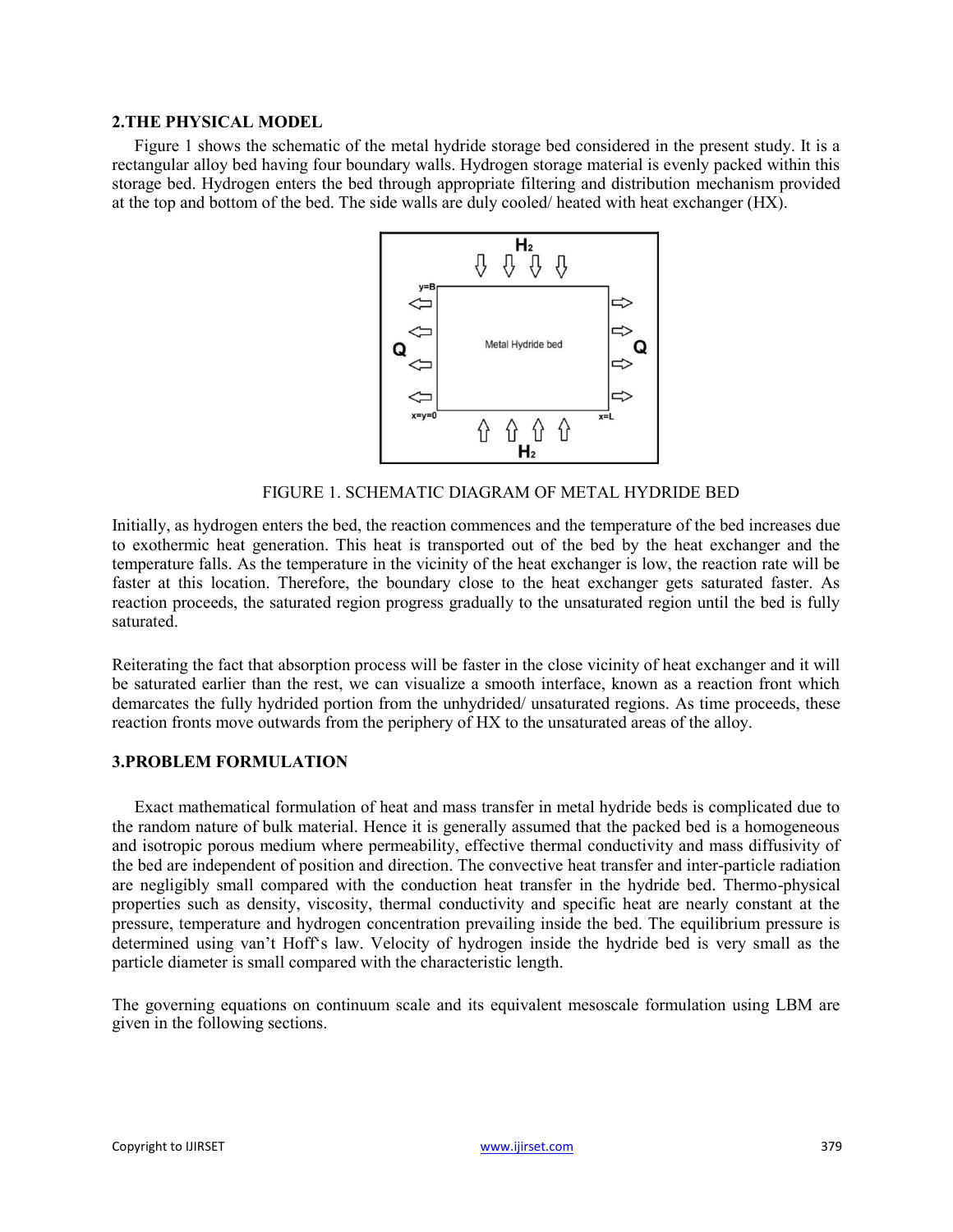### **Governing Equations Mass balance of metal**

Conservation of mass for the solid phase of the reactor in the 2D cartesian coordinates is expressed as given below:

$$
(1 - \varepsilon) \frac{\partial \rho_s}{\partial t} = \dot{m} + \frac{\partial}{\partial x} (D \frac{\partial \rho_s}{\partial x}) + \frac{\partial}{\partial y} (D \frac{\partial \rho_s}{\partial y})
$$
(1)

where  $\rho_s$  denotes the density of the hydride, *D* denotes

the diffusion coefficient and *m* represent the rate of hydrogen absorbed within the bed. The second and third terms on the right hand side of the equation represent the diffusive transport due to the concentration gradients existing within the bed.

### **Reaction kinetics**

The amount of hydrogen absorbed is directly related with the reaction rate, and could be given as follows [12]:

$$
\dot{m} = -C_a \exp\left(-\frac{E_a}{RT}\right) \ln\left(\frac{P}{P_{eq}}\right) (\rho_{sat} - \rho_s) \quad (2)
$$

where  $C_a$  is a material dependent constant,  $E_a$  is the activation energy of the material,  $\rho_{sat}$  is the virtual density of hydride at saturation. The equilibrium pressure is determined by the van't Hoff relationship as given below:

$$
\ln P_{eq} = A - \frac{B}{T} \tag{3}
$$

where A and B are van't Hoff constants.

#### **Energy balance**

Energy conservation equation for the solid phase could be expressed as follows:

$$
(1-\varepsilon)(\rho c)_e\frac{\partial T}{\partial t}=k_e\{\frac{\partial}{\partial x}(\frac{\partial T}{\partial x})+\frac{\partial}{\partial y}(\frac{\partial T}{\partial y})\}+in\Delta H^0\quad \ (4)
$$

The above equation assumes the existence of local thermal equilibrium between the solid and gas within the bed. Hence heat transfer between the two phases is omitted. Radiation heat transfer to the ambient is also neglected. Heat of formation of hydride represents the source term in this equation.

#### **Initial and boundary conditions**

Initially the pressure and temperature of hydride bed are assumed uniform and constant. Therefore,

$$
\rho = \rho_0 \quad ; \quad p = p_0 \quad ; \quad T = T_0 \quad at \quad t = 0 \tag{5}
$$

The reaction heat is removed from the porous bed using heat transfer media circulated through the heat exchanger. Hydrogen is supplied through porous filter. Convective flux conditions prevail at the filter walls which are assumed to be adiabatic. Based on these, the following boundary conditions are written: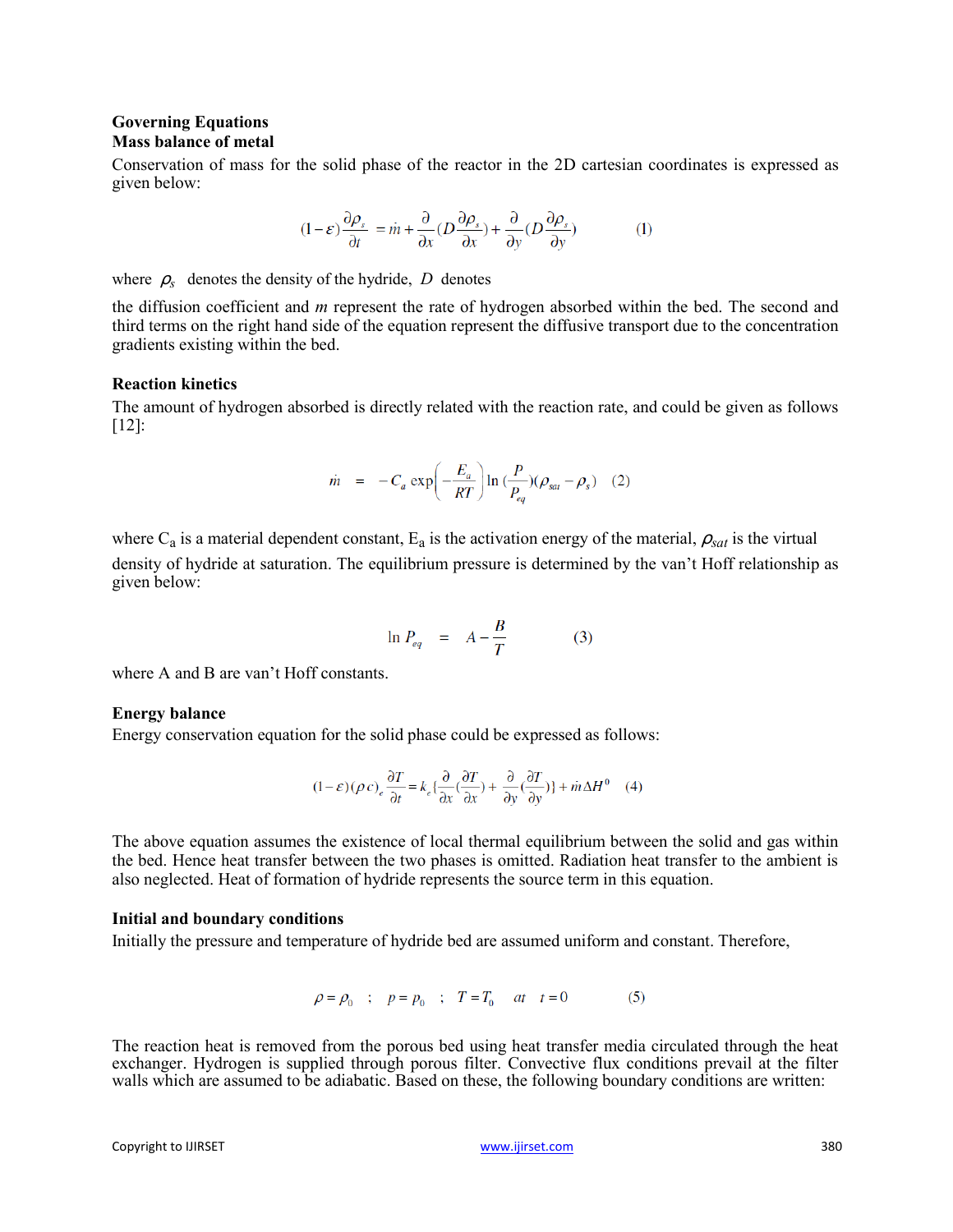Hydrogen filter wall at  $y = 0$  *and*  $y = B$ :

$$
\frac{\partial T}{\partial y} = 0 \quad at \quad t > 0 \tag{6}
$$

Heat exchanger wall at  $x = 0$  and  $x = L$ :

$$
-k\frac{\partial T}{\partial x} = h_f(T_f - T) \quad at \quad t > 0 \tag{7}
$$

### **Lattice Boltzmann Method**

The discrete Boltzmann equations for hydride concentration and temperature with Bhatnagar Gross Krook (BGK) approximation is as given below:

$$
f_i(x + e_i \Delta t, t + \Delta t) = f_i(x, t) + \frac{\Delta t}{\tau} \{ f_i^{eq}(x, t) - f_i(x, t) \} (8)
$$
  

$$
g_i(x + e_i \Delta t, t + \Delta t) = g_i(x, t) + \frac{\Delta t}{\tau} \{ g_i^{eq}(x, t) - g_i(x, t) \} (9)
$$

These equations can be considered as a combination of collision and streaming steps.

**Collision step:** During the collision step, the distribution functions are relaxed towards the equilibrium state. The new density distribution function is computed as given below

$$
f_i(x, t + \Delta t) = f_i(x, t) + \frac{\Delta t}{\tau} \{ f_i^{eq}(x, t) - f_i(x, t) \} + w_i \dot{m}
$$
 (10)  

$$
g_i(x, t + \Delta t) = g_i(x, t) + \frac{\Delta t}{\tau} \{ g_i^{eq}(x, t) - g_i(x, t) \} + \frac{w_i \Delta t S}{(\rho c)_e}
$$
 (11)

where

$$
S = \dot{m}\Delta H + k_e \frac{\partial T}{\partial x} \tag{12}
$$

where relaxation time

$$
\tau = \frac{\Delta t}{\omega} \tag{13}
$$

and collision operator

$$
\omega = \frac{2(\Delta x)^2}{2\alpha \Delta t + (\Delta x)^2} \tag{14}
$$

**Streaming step:** Particle transfers from one site to another site according to a set of discrete speed in discrete direction are the streaming step.

$$
f_i(x + e_i \Delta t, t + \Delta t) = f_i(x, t)
$$
\n(15)

$$
g_i(x + e_i \Delta t, t + \Delta t) = g_i(x, t)
$$
\n(16)

[www.ijirset.com](http://www.ijirset.com/) 381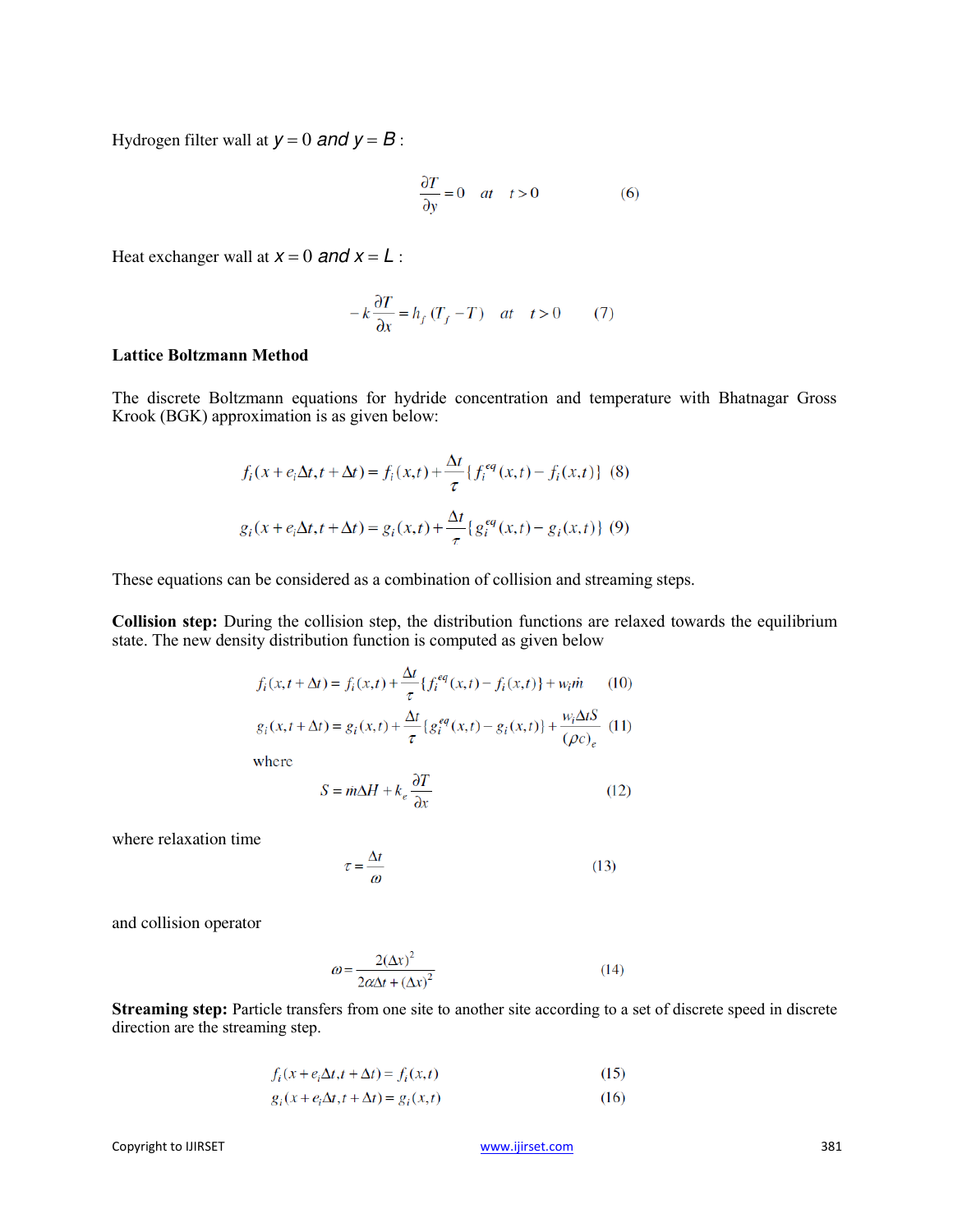The dependant variables ( $\rho$  and *T)* can be calculated from the respective distribution functions as given below.

$$
\rho(x,t) = \sum_{i=1}^{n} f_i
$$
 (17)  

$$
T(x,t) = \sum_{i=1}^{n} g_i
$$
 (18)

The equilibrium distribution function can be written as

$$
f_i^{eq}(x,t) = w_i \rho(x,t) \tag{19}
$$

$$
g_i^{eq}(x,t) = w_i T(x,t)
$$
 (20)

Mirror reflection scheme is used for the representation of boundary conditions.

### **4. SOLUTION METHODOLOGY**

The LBM algorithm is implemented in MATLAB commercial code. The important steps are given below.

- 1. The computational domain is divided into finite number of lattices as shown in Fig. 2. As grid size affect simulation results, the domain is divided into an economic grid size of 150x150, after conducting grid independence test.
- 2. Set initial values of hydrogen concentration and temperature.
- 3. Evaluate the equilibrium distribution functions based on initial values of density and temperature.
- 4. Evaluate the new equilibrium distribution function after  $H_2$  sorption at the respective lattice sites (collision step).
- 5. Heat/mass diffusion across lattice sites (streaming)
- 6. Compute new hydrogen concentration and temperature.
- 7. Evaluate new equilibrium distribution functions and proceed as given above
- 8. Repeat the process till steady state.



FIGURE 2. DISCRETIZATION OF THE COMPUTATIONAL DOMAIN

# **5.COMPARISON OF RESULTS**

Prior to the discussion of salient results, the results of LBM algorithm is compared with the corresponding results of FEM based Comsol Multiphysics<sup>™</sup>. Figure 3 shows reasonable agreement between the two methods and the later numerical model is already validated with the results from experiments [6].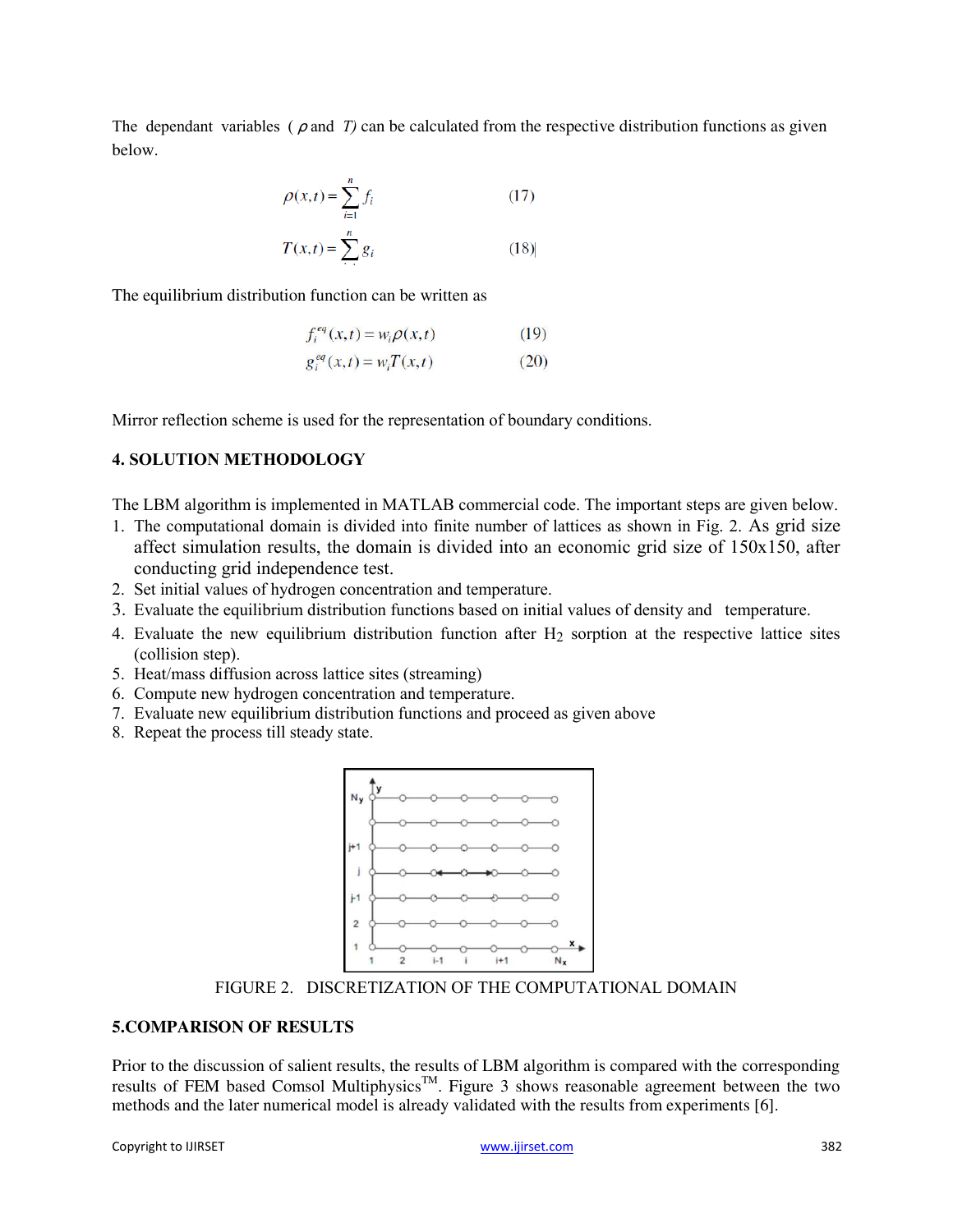

FIGURE 3. HYDRIDING OF THE ALLOY BED-COMPARISON OF LBM WITH FEM BASED COMSOL MULTIPHYSICS $^{\text{\tiny{\text{TM}}}}$ 

# **6. RESULTS**

LaNi<sub>5</sub> is selected as the hydriding material for the present simulation. The reaction rate of LaNi<sub>5</sub> is extremely fast and the alloy performance is limited by heat transfer in most applications. Role of intrinsic chemical kinetics is limited. So the selection of LaNi<sub>5</sub> as the hydriding alloy in the present case is prudent in comparison with many other alloys. Reaction kinetics and thermo-physical property data of LaNi<sub>5</sub> and hydrogen are readily available in literature and are summarized in Table 1. Parameter ranges used in simulation are given in Table 2.

| <b>Parameter</b>                                              | LaNi <sub>s</sub> | <b>Hydrogen</b>         |
|---------------------------------------------------------------|-------------------|-------------------------|
| Density, $kg \text{ m}^{-3}$                                  | 8200              | 0.0838 at<br><b>NTP</b> |
| Specific heat, $Jkg^{-1}K^{-1}$                               | 419               | 14,890                  |
| Eff. thermal conductivity, $Wm^{-1}K^{-1}$                    | 1.2               | 0.12                    |
| Activation energy (Abs.), $E_a$ J mol <sup>-1</sup>           | 21170             |                         |
| Activation energy (Des.), $E_d$ J mol <sup>-1</sup>           | 16420             |                         |
| Constants Eq. $(3.9-3.11)$ : C <sub>a</sub> , s <sup>-1</sup> | 59.187            |                         |
| A                                                             | 12.99             |                         |
| R                                                             | 3704.59           |                         |

### TABLE 1. THERMO-PHYSICAL PROPERTIES OF LaNi<sub>5</sub> and H<sub>2</sub> [3,4]

TABLE 2. PARAMETER VALUES USED IN SIMULATION

| <b>Parameter</b>                                                               | <b>Range of values</b> |
|--------------------------------------------------------------------------------|------------------------|
| Initial temperature of hydride bed, K                                          | 293 (Constant)         |
| Supply pressure of hydrogen, bar                                               | 7-15                   |
| Coolant temperature, K                                                         | 290-320                |
| Ov. heat transfer coefficient, W m <sup>2</sup> K <sup>-1</sup> 500 (constant) |                        |
| <b>Porosity</b>                                                                | $0.5$ (Constant)       |
| Bed thickness, mm                                                              | $10 - 20$              |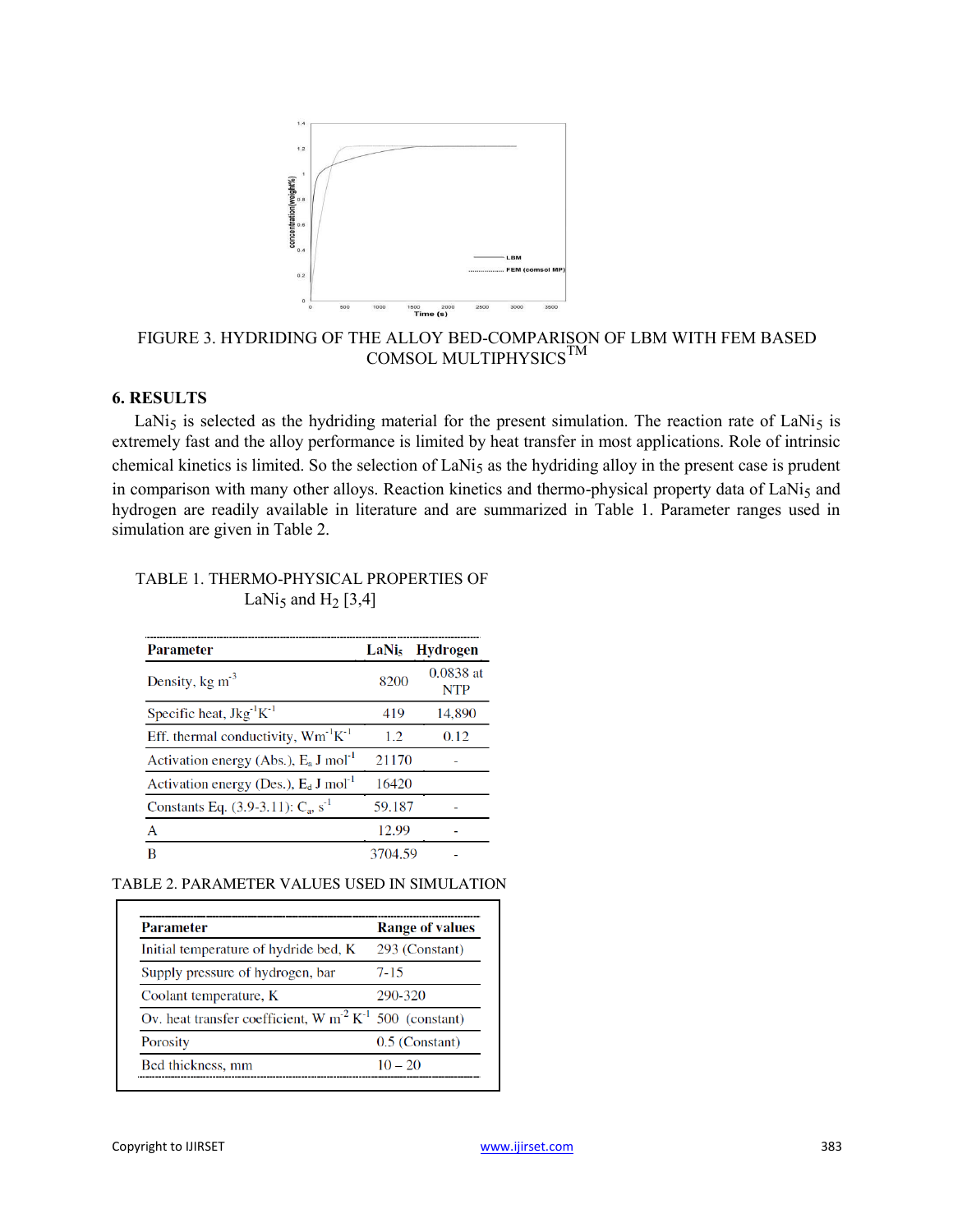

FIGURE 4. EVOLUTION OF TEMP. AND CONC. IN HYDRIDE BED AT DIFF. TIME INTERVALS (T<sub>f</sub> = 300 K, P = 15 bar, h = 500 W/m<sup>2</sup>-K)

The main parameters which influence the mass transfer process in the hydride bed include the hydrogen gas pressure, hydrogen equilibrium pressure, hydride bed temperature and the hydrogen concentration in the hydride. A large amount of heat is generated due to the exothermic reaction, forming hydride. The reaction within the bed is proportional to the pressure gradient between the gas supply pressure and equilibrium pressure corresponding to the bed temperature. While the supply pressure remains constant, the reaction is vigorous when the bed temperature and the corresponding equilibrium pressure are lower. The bed temperature increases rapidly during the initial phase of the reaction. Heat transfer from the bed to the cooling media dissipates the heat generated from the process. As thermal resistance increases with time, hydriding rate decreases.

Figure 4 shows the variation of temperature and concentration with time for a typical case. Reaction rate is faster in the vicinity of the heat exchanger. Away from the HX wall, the bed temperature rises rapidly to a peak value and decreases slowly. Hydriding alloy requires large temperature gradients to conduct the heat of reaction to the heat exchange media due to its low thermal conductivity. The high temperatures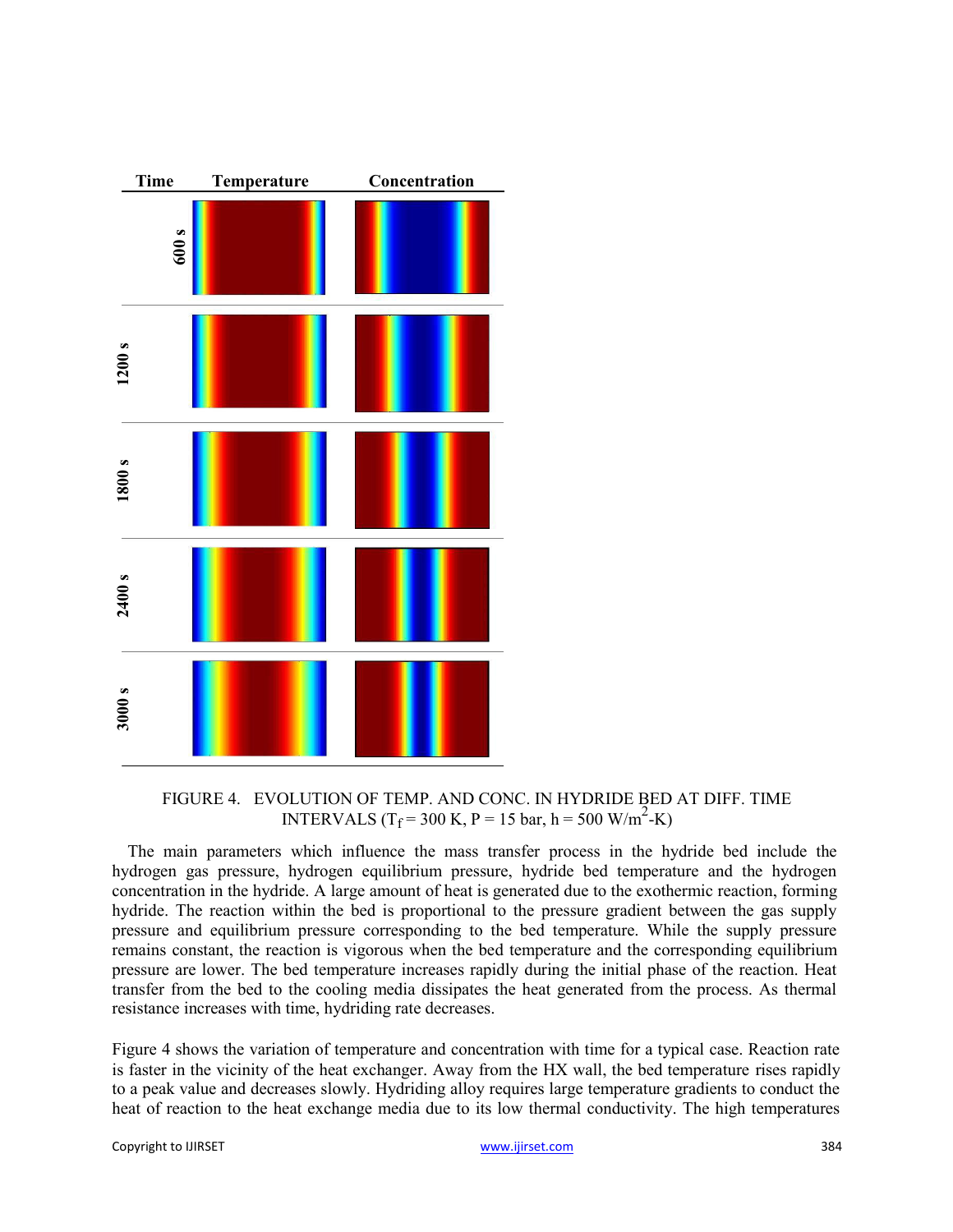prevailing farther from the heat exchanger surfaces increase the corresponding equilibrium pressure, thereby reducing the reaction rate. Hence, faster reaction rates are observed in the vicinity of the heat exchanger wall leading to higher saturation levels. As reaction proceeds, the reaction front progresses from the heat exchanger walls to the unsaturated areas within the bed.



FIGURE 5. EFFECT OF HYDROGEN SUPPLY PRESSURE ON HYDROGEN ABSORPTION



# FIGURE 6. EFFECT OF COOLANT TEMPERATURE ON HYDROGEN ABSORPTION

Hydrogen supply pressure, coolant temperature and coolant side heat transfer coefficient are independent operational parameters which influence the performance of the hydride bed. Supply pressure is an important operating parameter controlling the hydriding rates

because the differential between equilibrium pressure and imposed pressure within the reactor controls the absorption process. A higher pressure differential reduces the elapsed time for hydriding as shown in Fig. 5. Two other parameters namely, coolant temperature and coolant side heat transfer coefficient control the transport of exothermic heat generated within the bed. Effect of coolant temperature on hydriding is shown in Fig. 6. At any given supply pressure, lower coolant temperature causes a lower bed temperature and thereby lower equilibrium pressure. It consequently increases the driving potential for mass transfer, resulting in a higher rate of reaction.

Figure 7 shows the influence of bed thickness on absorption of hydrogen. In all cases, the same saturated state of about 1.2 weight %  $H_2$  is achieved after different time intervals. It is obvious that, at lower bed thicknesses the hydride bed reaches saturation earlier. Higher bed thicknesses follow a flatter profile and reach the saturation state much later. Higher bed temperature, lower reaction rate, larger conduction path length and low thermal conductivity of the material collectively contribute to this behaviour. For a given